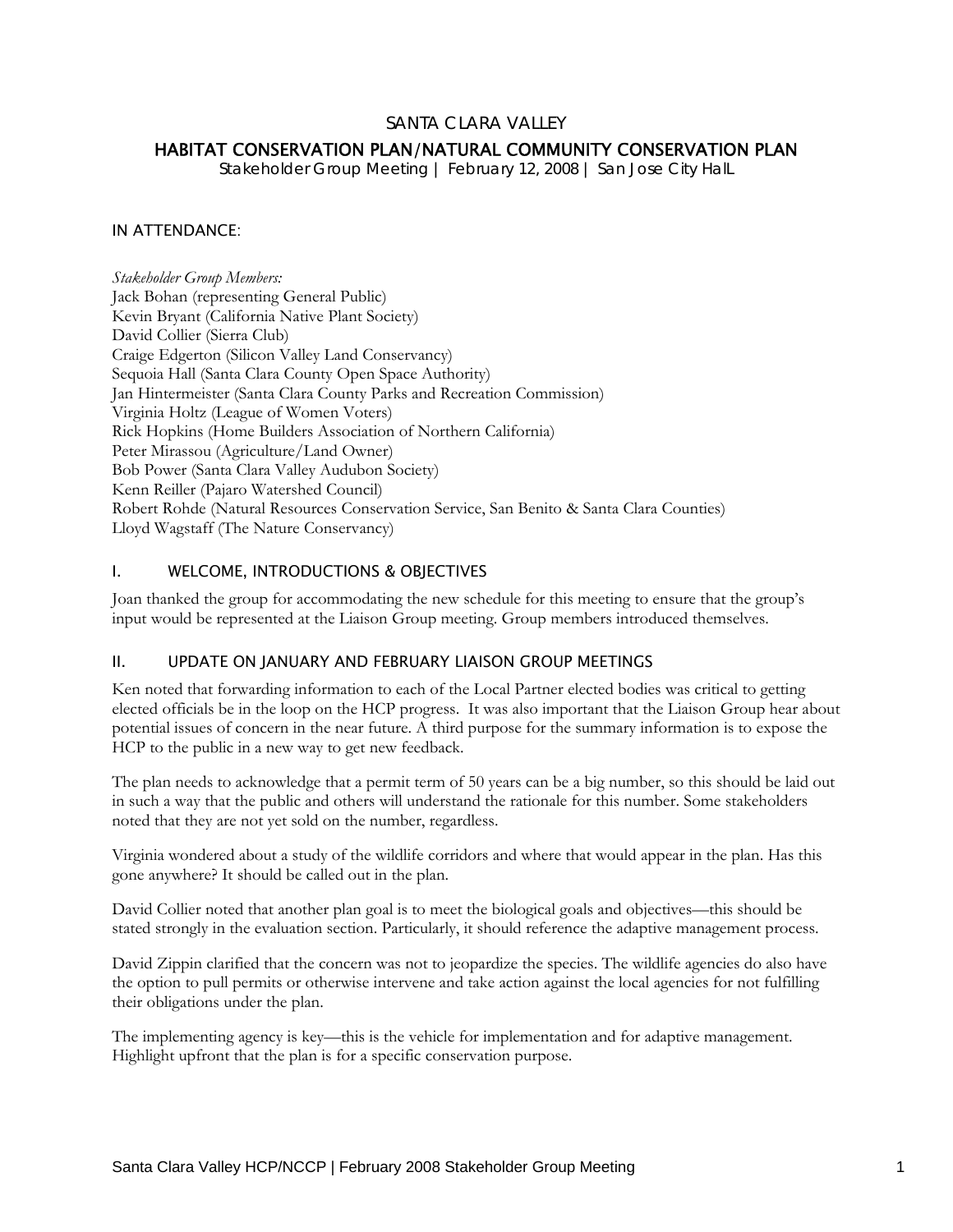Stakeholders wondered about addressing concerns of the public about the 50-year term. Jan noted that once this number is out for the government agencies, it will be very difficult to change this number. Ken Schreiber observed that the wildlife agencies have not yet agreed to the 50-year term, and may not be willing to do so.

## III. DISCUSSION OF KEY TOPICS TO BE PRESENTED TO LIAISON GROUP

One stakeholder noted that several of the names of species are misspelled. David Zippin suggested including the table directly from the HCP instead in order to correct this. A visitor asked whether the badger and mountain lion would be covered species. No, the plan will not issue permits for take for these species; however, they are planning species so their needs will be considered.

A stakeholder asked that the statement about the Water District be clarified--which plans are covered? This should be clarified.

David Collier asked for clarification around current plans and current buildout—he'd like this specified clearly, so that it's clear that future buildout lines or general plans are not covered.

A full list of covered and non-covered agricultural activities should be included to clarify what these are.

What about quarries—are these covered given their significant impacts? No, it's too difficult to predict impact for quarries. These will go through their own permitting processes to ensure that the impact is fully considered.

Some of the Water District processes (the major one being Stream Maintenance) are not covered because it's expected that they will renew their permits when they expire—they don't need coverage.

David Zippin clarified that much of the background information is in the plan itself; the government bodies are simply being asked to sign off on the general direction at this point. At a later date they will be able to review and approve or reject the final plan.

One stakeholder asked what would happen if, say, San Jose moves its green line. In that case, that development would not be covered and the city would need to decide whether to pursue an amendment process to have this area covered. Other changes, such as density of development in covered areas, are accounted for in the fee structures.

One stakeholder asked for clarification on "in perpetuity" to make it clear what this means.

Bob Rohde asked where the fifteen large-scale land linkages were on the map.

Some actions are very specific (e.g., towards covered fish), while others are very broad (e.g., general stream function).

Kenn Reiller asked whether "restore" was mitigation. No, not necessarily, though some of it may be.

Virginia wanted to be sure that under key concepts, the restoration and monitoring numbers were in addition to the other acreage listed.

David Collier was concerned that the Stakeholder Group had not been privy to the thinking that determined the preferred concept. Can Jones & Stokes summarize the broad-level thinking for this? David Zippin responded that this is just an outline—the preferred strategy hasn't been shared with the group because the Draft strategy is under development. This will be discussed in detail at future meetings.

David Zippin clarified that they would add "working draft" to the document to ensure that no one perceives this as the final plan.